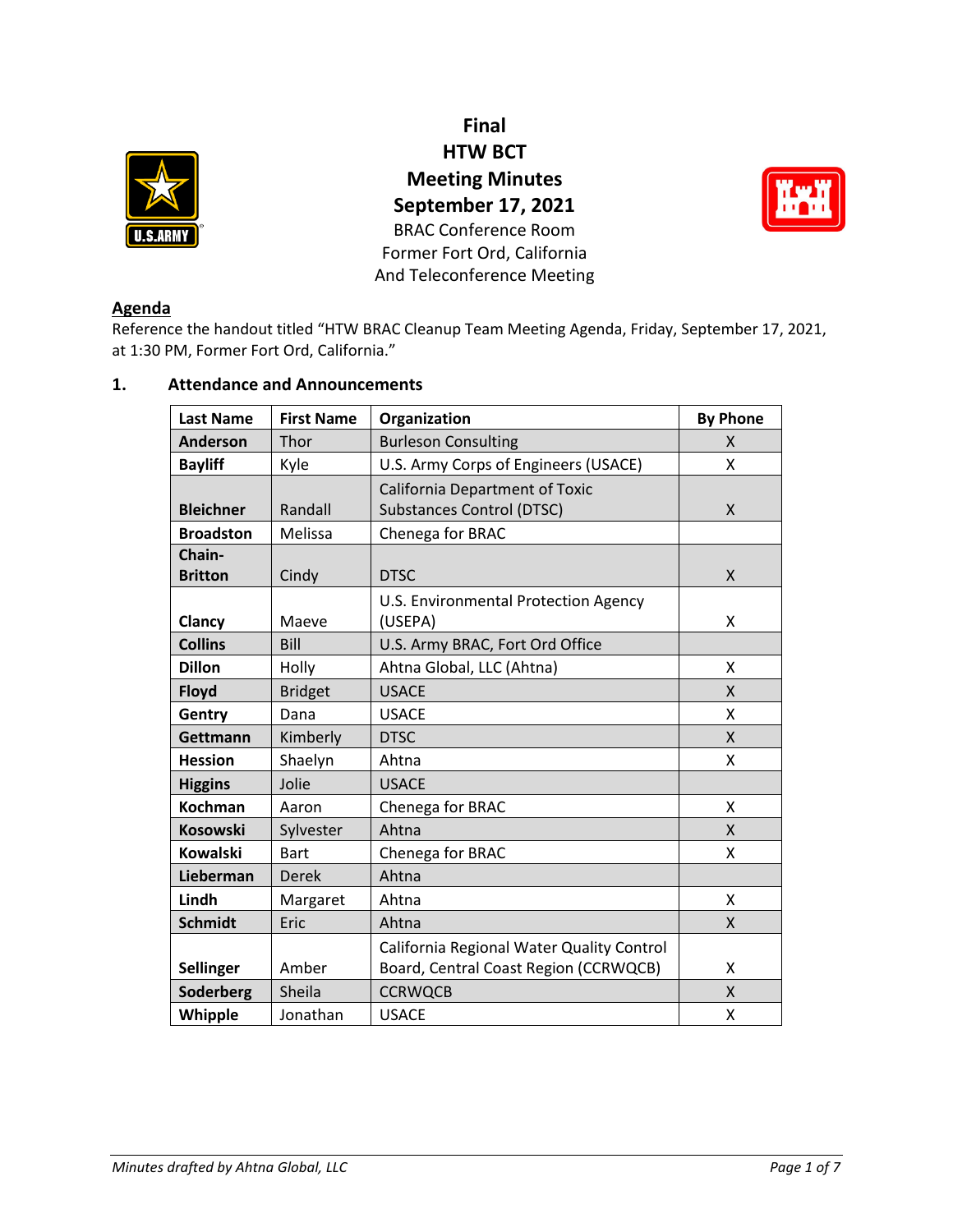A couple announcements were made:

• Bridget Floyd announced that Fort Ord Cleanup project won the inaugural USACE Best Environmental Cleanup award. All project personnel are appreciated for their contributions. The Colonel will be presenting a trophy and a picture will be shared.

## **2. BCT Minutes Status**

HTW BCT meeting minutes are final through the last meeting in July.

### **3. Community Outreach Update**

The handout titled "U.S. Army Community Outreach Update" was reviewed. Additional discussion included:

- A Nature Walk community event is scheduled for tomorrow Saturday, September 18. The event is sold out with 115 people planning to participate and a wait list of 40 people for next year.
- Bill Collins was interviewed for a second time by the Associated Press (AP) on August 24.
- A munitions safety information booth was staffed at the Monterey County Fair on September 3 for approximately 150 participants.
- National Public Lands Day will be spread out over several days, and a booth will not be staffed at this event.
- The 2021 Annual Report is in progress.
- The Fort Ord Community Advisory Group (FOCAG) submitted comments on a couple reports and responses to comments are in progress.

#### **4. 5 th Five-Year Review**

There was no handout for the 5<sup>th</sup> Five-Year Review. Discussion included:

• The draft document is being reviewed by USACE, BRAC, Ahtna, and Chenega.

# **5. Operable Unit 2 (OU2)**

a. Groundwater Remedy/Monitoring –

The handout titled "Operable Unit 2 Data and Status" was reviewed. Additional discussion included:

- Table 1 shows that the OU2 groundwater treatment plant (GWTP) was online 100 percent (%) of the time in August.
- Table 2 has analytical results for the OU2 GWTP injection point of compliance sample collected in August. Concentrations of chemicals of concern (COCs) were not detected due to a recent granular activated carbon (GAC) change-out on July 29.
- Key events were discussed for August and upcoming events.
	- $\circ$  EW-OU2-04-A high pressure issues were investigated and it was found that the settings were for the old OU2 GWTP, which is why it was having pressure issues while operating for the new OU2 GWTP.
	- $\circ$  An e-mail was sent to the regulatory agencies regarding the leak in the isolation valve shutting down the western network and EW-OU2-09-A on August 20. Repairs are expected the week of September 20.
	- o Monitoring well adjustments and surveys are expected to be completed sometime in October.
- The annual groundwater monitoring event was complete August 30-September 3. Some of the results were received.
	- $\circ$  Select extraction and monitoring wells are presented in the data tables with a few chemicals of concern (COCs) in the A-Aquifer.
	- o Similar results between the Second and Third Quarter 2021 events.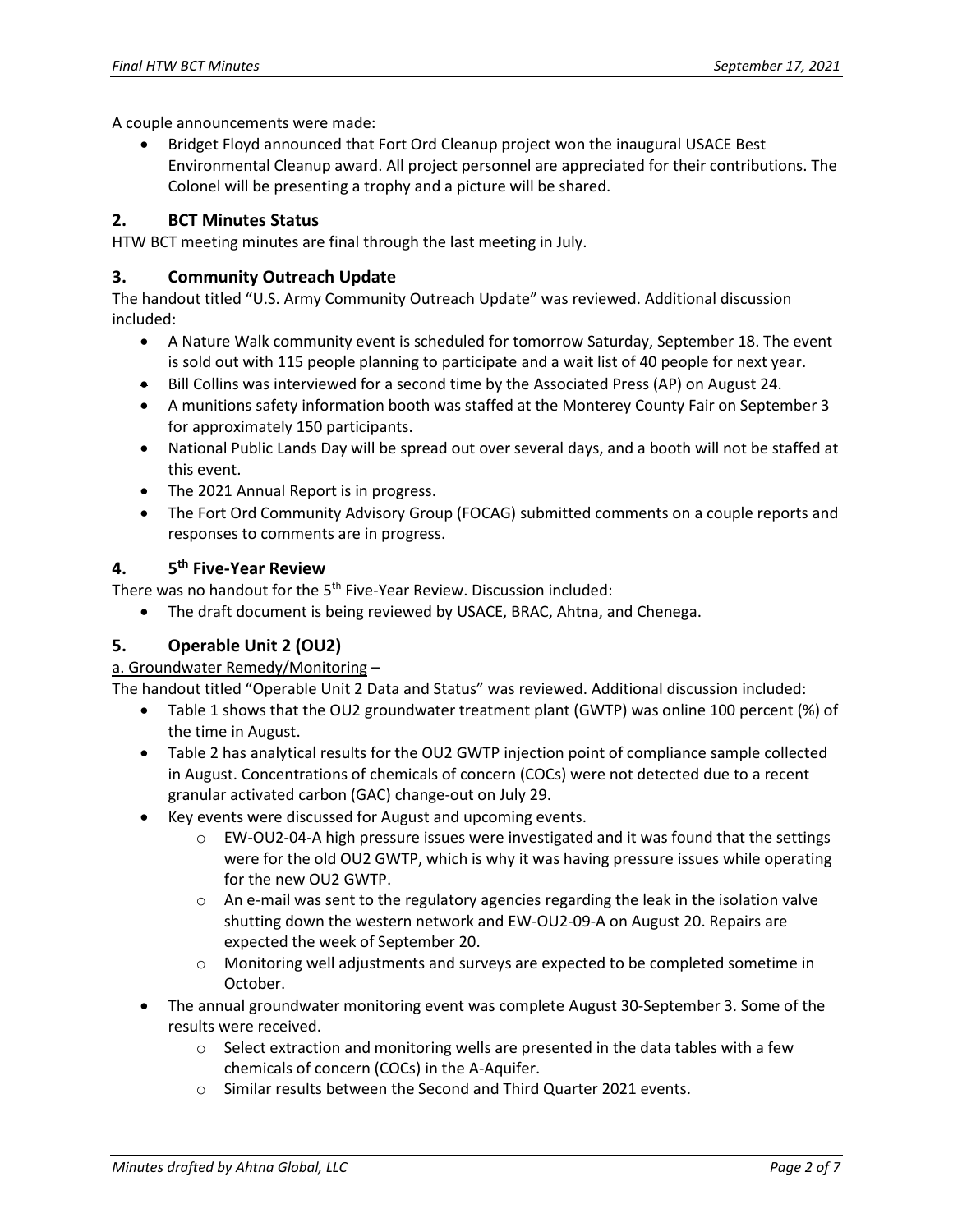- o MW-OU2-40-A in the western network had an increase in trichloroethene (TCE) concentration.
- $\circ$  Only TCE is presented in the Upper 180-Foot Aquifer because it is the only COC with concentrations above the aquifer cleanup level (ACL).
- o MW-OU2-62-180 TCE concentrations have been declining. This well is located on OU2 Landfill Area F upgradient of the discontinuity in the Intermediate 180-Foot Aquitard.

b. Treated Water Reuse – The handout titled "Operable Unit 2 Treated Water Reuse" was reviewed. Additional discussion included:

- There was no treated water used in July.
- Approximately 1,000 gallons of treated water used in August during the annual groundwater monitoring event for road dust control.
- The total treated water reused since October 2016 is 4,341,500 gallons.

c. Groundwater Treatment Plan Relocation – There was no handout and no updates on this topic which is complete and will be removed from future BCT agendas.

d. Landfills Operations and Maintenance (O&M) – The handout titled "Former Fort Ord Operable Unit 2 Landfills Data and Status" was reviewed. Additional discussion included:

- Quarterly landfill gas probe monitoring was completed September 9 and there were no unusual data.
- The quarterly County inspection was conducted September 8 and it went well.
- Annual mowing on the north part of Area F will be conducted next week.
- Annual owl nest box cleaning will be conducted in October.
- Thermal treatment unit (TTU) operations are continuing, September 9 was the last operational period. Influent methane is at 36.5%. Area E extraction source methane is declining slightly. Overall influent TTU methane has increased recently, but not related to any trend.

# **6. Sites 2 and 12 (Sites 2/12)**

The handout titled "Sites 2 and 12 Data and Status" was reviewed. Additional discussion included:

- Table 1 shows that the Sites 2/12 GWTP was online 100% of the time in August with an average flow rate of 140 gallons per minute (gpm) removing 0.19 pound of COCs.
- Table 2 shows the Site 2 injection point of compliance analytical results; no sample was required to be collected in August.
- The Soil Vapor Treatment Unit (SVTU) remains offline.
- Key events were discussed for August and upcoming events.
- The Third Quarter 2021 groundwater monitoring preliminary data was discussed:
	- o EW-12-08-180U tetrachloroethene (PCE) concentrations were below the ACL in the Second Quarter event but increased to 5.4 micrograms per liter (µg/L), which is just above the ACL.
	- $\circ$  This result delays the plan to turn off the GWTP after two consecutive quarters with concentrations of all COCs below ACLs at all monitored wells.
	- $\circ$  The declining trend was consistent at EW-12-08-180U since mid-2020, but the recent Third Quarter 2021 data was the first increase in PCE concentrations since then.
	- o EW-12-05-180M COCs have been below ACLs for a while but it is operated to help expand the capture area of EW-12-08-180U.
- The Third Quarter 2021 soil gas monitoring validated data was discussed:
	- $\circ$  PCE results are fairly consistent with previous results with a modest increase in the Third Quarter 2021 event.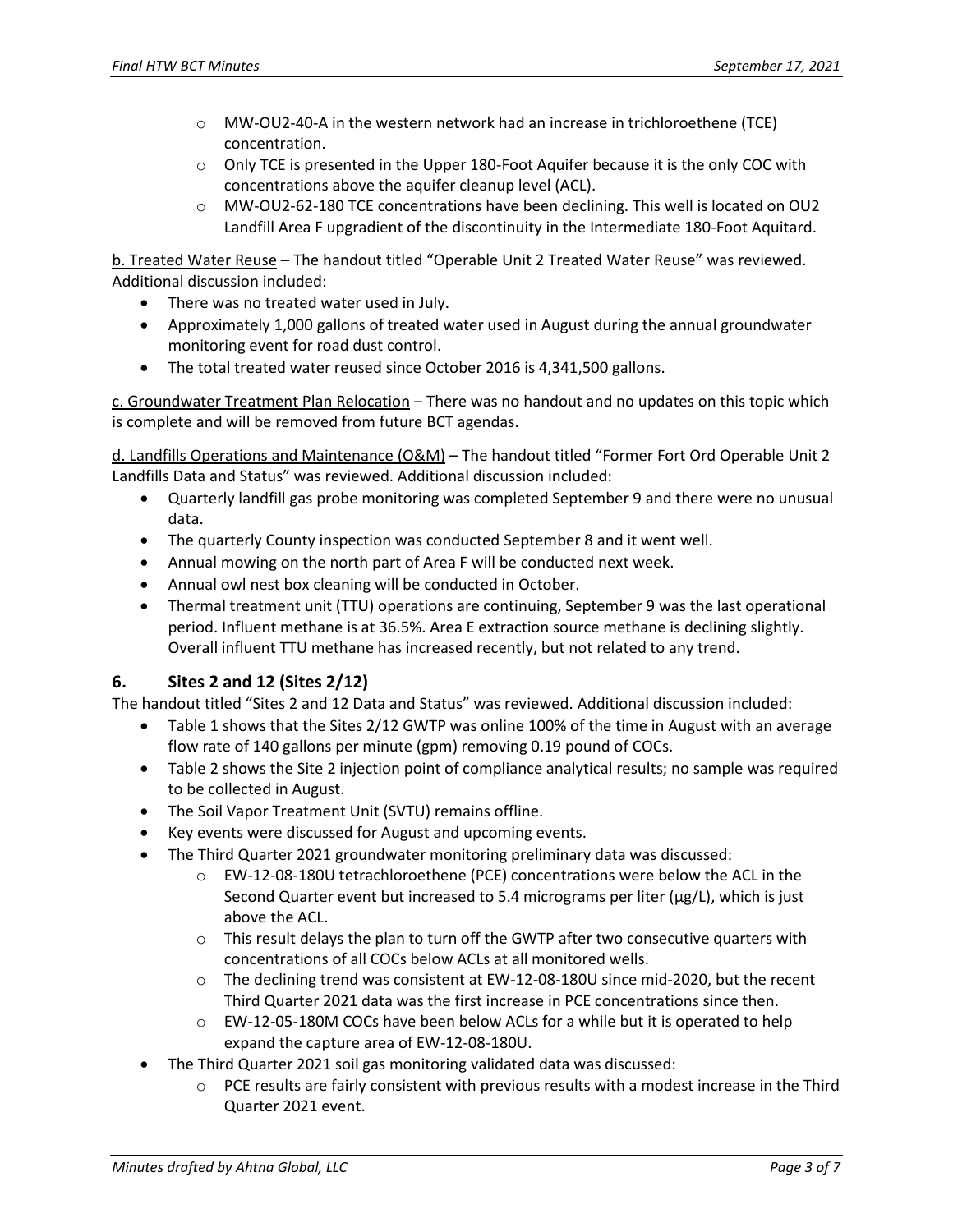- o TCE concentrations increased in the Second and Third Quarter 2021 events at the SG-12- 04 probe cluster. There is still no evidence that it is having an adverse effect on groundwater in this area.
- $\circ$  SG-12-01 PCE concentrations decreased with SVTU operations and there has been only a modest increase since the SVTU has been offline, but concentrations remain below the soil gas cleanup level (SGCL).
- $\circ$  SG-12-02 is outside the SVTU area of influence so it is a good test for natural attenuation and there are continuing declining PCE concentration trends.
- $\circ$  SG-12-04 PCE concentrations decreased with SVTU operations and there has been a modest increase since the SVTU has been offline, but concentrations remain below the SGCL.
- o SG-12-06 PCE concentrations have stayed low after SVTU operations.

# **7. Operable Unit Carbon Tetrachloride Plume (OUCTP)**

a. Groundwater Remedy/Monitoring – The handout titled "Former Fort Ord Operable Unit Carbon Tetrachloride Plume Data and Status" was reviewed. Additional discussion included:

- The Third Quarter 2021 groundwater monitoring preliminary data was discussed:
	- $\circ$  Hydraulic Zone 1 is the suspected source area and most upgradient area. No Hydraulic Zone 1 data is available yet.
	- o Hydraulic Zones 2 and 3 had similar carbon tetrachloride (CT) results over the past year.
	- $\circ$  Hydraulic Zone 4 is the mid-area of the plume, not much data received yet for Hydraulic Zone 4.
	- $\circ$  Hydraulic Zone 5 is the most downgradient area including the Pilot Study and City of Marina areas, and not much data was received yet.
	- $\circ$  Hydraulic Zone 6 is the in the Upper 180-Foot Aquifer. MP-BW-46-170 CT data were similar to previous events and represents the upgradient extent of the plume. This well has seasonal CT trends but has been relatively stable the past couple years. MW-OU2- 64-180 is the downgradient extent and had a decline in CT concentrations.
	- $\circ$  Hydraulic Zones 7, 8, and 9 are in the Lower 180-Foot Aquifer with TCE and CT data being presented. MW-OU2-82-180 was below the TCE maximum contaminant level (MCL) for a while but increased above the MCL in the Third Quarter event. Supply wells had similar results to previous events.
- Amber Sellinger with the CCRWQCB had a question about EW-OU2-09-180 that the OU2 report noted increasing concentrations of cis-1,2-dichloroethene (cis-1,2-DCE) and PCE with no corresponding increase in CT concentrations. Amber wondered if other wells are in the area with cis-1,2-DCE and PCE concentrations being evaluated and can be presented at the next BCT meeting.
	- o Derek noted that at EW-OU2-09-180 the COCs have been detected for some time now and not above ACLs. This well is analyzed for OU2 COCs only because it is connected to the OU2 GWTP. All other OUCTP Upper 180-Foot Aquifer wells are only analyzed for CT and data is not available for other OU2 COCs. Through the Remedial Investigation and Feasibility (RI/FS) process the OUCTP Upper 180-Foot Aquifer was investigated for these chemicals and they were not added to the COC list for this site and aquifer based on the results. Therefore, it is unlikely that there are any significant mass of these chemicals in the area.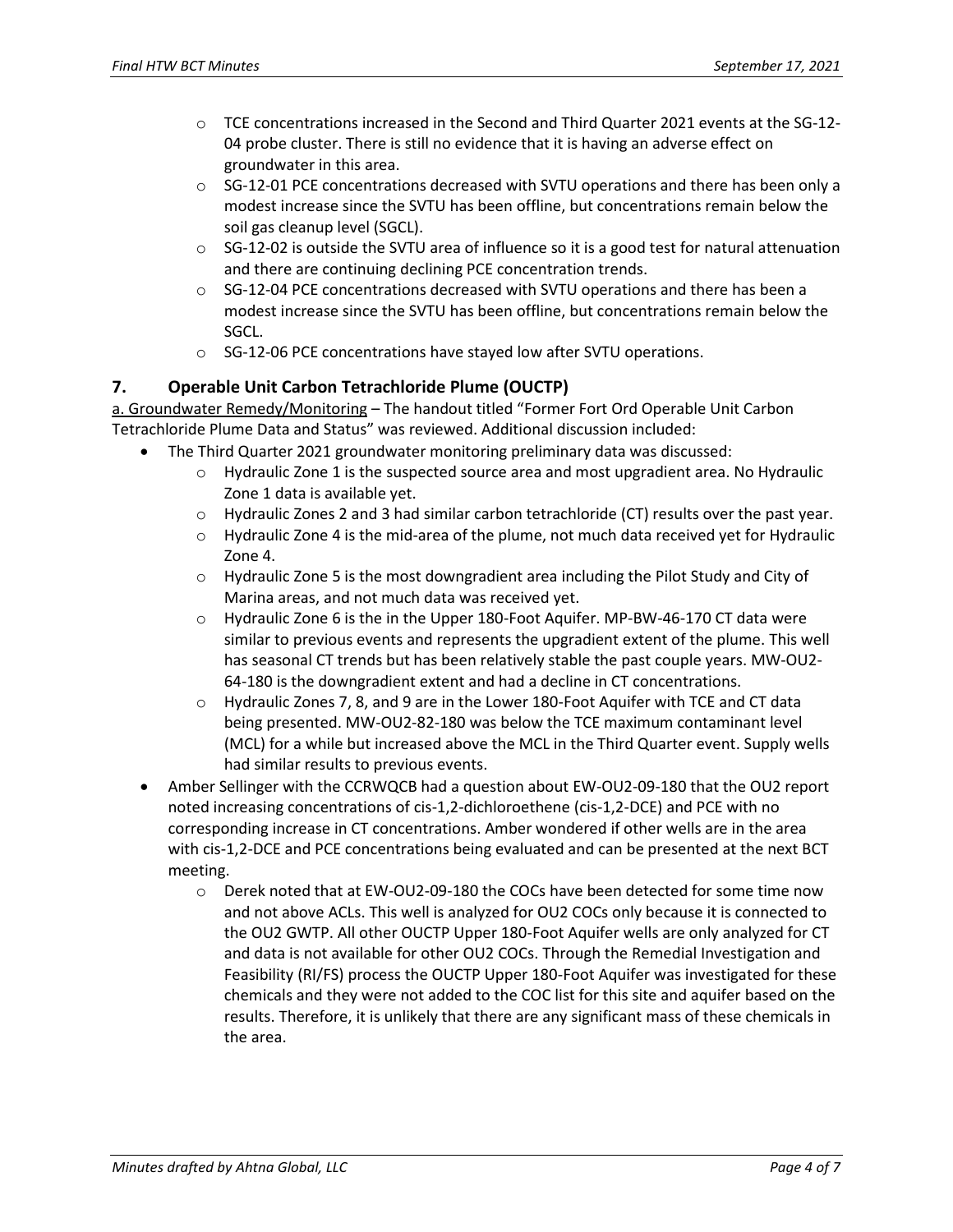- $\circ$  Amber wondered if the EW-OU2-09-180 could be capturing part of the OU2 plume. Derek thinks there is something different going on. The OU2 Annual Report also shows the capture analysis of the extraction wells. The capture of EW-OU2-09-180 goes to the north and northwest and not into the OU2 area. Amber and Derek agree that the path forward is to continue to monitor for any potential continued increases in other COCs at EW-OU2-09-180.
- Amber had another question about increasing CT concentrations in Hydraulic Zone 5 wells MW-BW-75-A, MW-BW-80-A, and MW-BW-82-A. Amber wanted to know if vapor intrusion was investigated and if this the first time this area was above ACLs.
	- $\circ$  Derek noted there has been variation in CT concentrations over time. The RI/FS did look into vapor intrusion pathway.

b. TCE in the Lower 180-Foot Aquifer – will be addressed in the  $5<sup>th</sup>$  Five-Year Review Report.

#### **8. Per- and Polyfluoroalkyl Substances (PFAS)**

The handout titled "Per- and Polyfluoroalkyl Substances (PFAS) Preliminary Assessment/Site Inspection (PA/SI)" was reviewed. Additional discussion included:

- The Preliminary Assessment (PA) Narrative Report was issued as preliminary draft for internal review with the USAKE Sacramento District (SPK), the USACE Environmental and Munitions Center of Expertise (EMCX), and the USACE Environmental Law Division (ELD). Comments were received and responses to comments were submitted for back check review. The USACE EMCX completed back check review and still waiting to hear from USACE SPK and USACE ELD. Then the Draft version will be issued for BCT review.
- The PFAS public fact sheet has been on the Fort Ord Cleanup website since December 2020.
- The Site Inspection (SI) Work Plan/Quality Assurance Project Plan (QAPP) preliminary draft is in progress.
- A second project planning meeting will be conducted with the BCT prior to finalizing the SI Work Plan/QAPP to make sure everyone is in agreement on the Data Quality Objectives (DQOs) in December.
- Maeve Clancy with the USEPA requested information on how many sites are moving onto the SI phase. Derek noted the July BCT meeting had the sites listed on the PFAS handout with 6 total sites. Three sites are at the Marina Municipal Airport including the Fire Drill Area at the former OU1, helicopter defueling area, and fire and rescue station. The Main Garrison area has three sites including the fire station, former burn pit, and OU2 Landfills.

#### **9. Basewide Range Assessment (BRA) and Lead Evaluation Status**

There was no handout for the BRA and Lead Evaluation Status. Discussion included:

#### a. BRA –

The Comprehensive BRA Report is in review and is scheduled to be final by the end of the month.

#### b. Lead Evaluation at HA 18D and HA 23D –

HA-18D/23D risk assessments were completed using both blood lead levels recommended by USEPA and DTSC. The results and recommended approach by USACE Toxicologist was sent to BRAC Headquarters for review. Bridget will check with the Toxicologist that the Technical Memorandum answers questions posed by BRAC-D.

c. Habitat Restoration – The handout titled "Site 39 Inland Ranges Habitat Restoration Status Update" was reviewed. Additional discussion included:

• Plant propagation target for 2021/2022 is 3,677 plants for the eight HAs. They will begin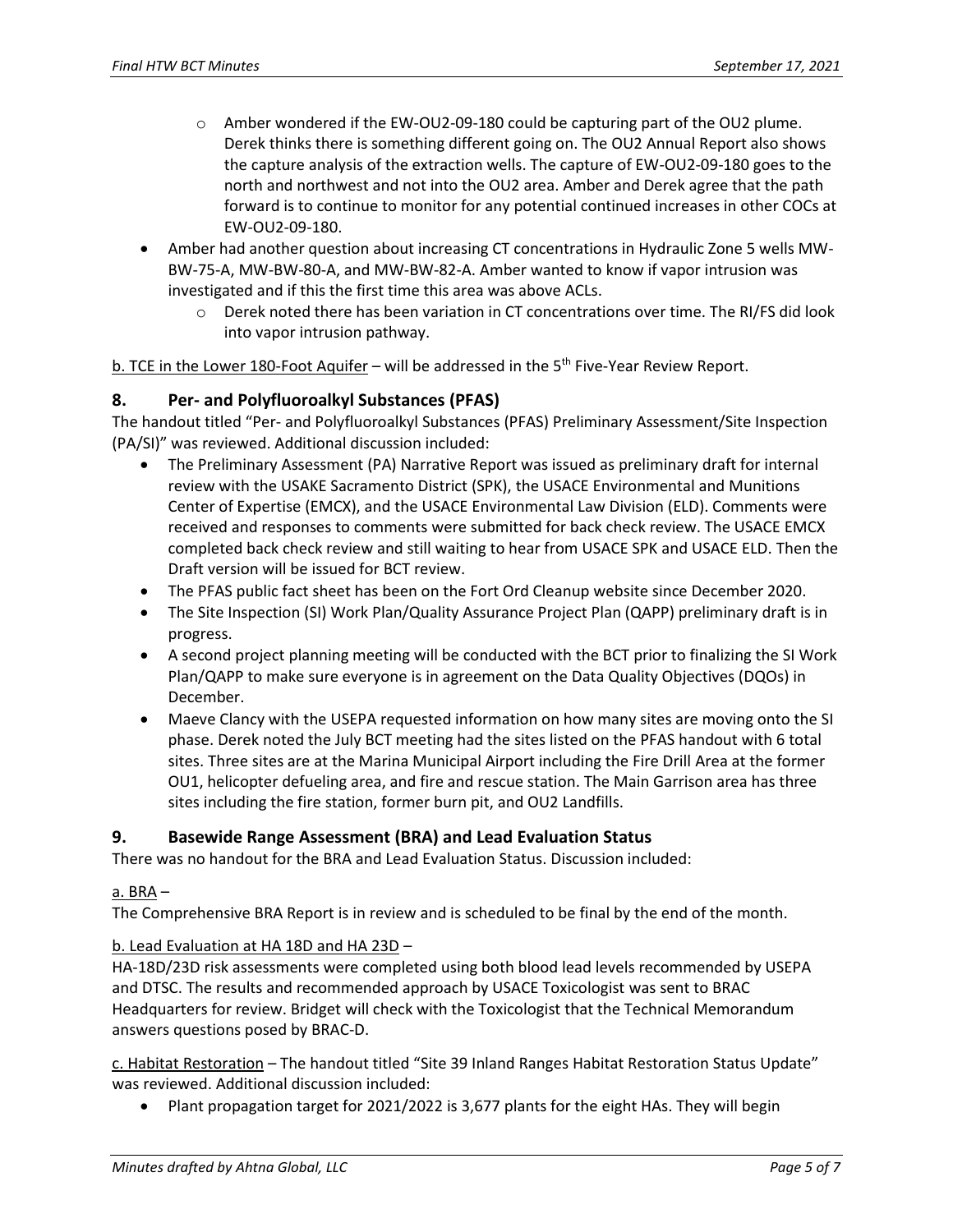planting this winter. All targets are being met.

- Seed collection season is in progress with 16 species this year. Twelve species have completed collection and four species are being watched usually collected in October and November.
- Production plots for purple needlegrass and deerweed have done well.
- This is the third year of irrigation for HA 26. A total of 3,500 plants are being irrigated with four gallons of water per plant per event (total of 14,000 gallons) with five events total. The first irrigation event was conducted June 8-11. The second event occurred July 6-9 with 14,000 gallons. The third event occurred August 9-12 with 14,000 gallons. The fourth event occurred September 13-16 with 14,000 gallons. One more event will occur, scheduled for the week of October 4. Once completed, the irrigation system will be removed. Photos of the plants will be presented at the next BCT meeting.

# **10. Federal Facility Agreement (FFA) Schedule**

a. Status Update – The FFA schedule is provided to the agencies with the upcoming primary documents with the month the Draft and Draft Final versions will be issued. Draft versions have a 60-day review period, and Draft Final versions have a 30-day review period. The upcoming Fifth Five-Year Review Report would be the next and only primary document and is listed on the document schedule, with the Draft being issued in March 2022 and signature needed by September 2022.

b. Document Schedule – The handout titled "17 September 2021 BCT Deliverable Schedule" was reviewed, and near-term documents were identified.

- The following reports have been issued since the last BCT meeting:
	- $\circ$  The Sites 2/12 Soil Gas QAPP Revision 6 will be issued as Final today September 17.
	- $\circ$  The Sites 2/12 Annual Report for 2020-3Q, and the 2021-2Q quarterly reports for Sites 2/12, OU2, and OUCTP were all issued as Final.
- The following reports are currently in BCT review:
	- o The Draft Final OU2 GWTP Evaluation and Optimization Report comments are requested by October 11.
	- o The Draft Final Groundwater QAPP Revision 9 comments are requested by October 15.
	- o The Draft Final OU2 Annual Report for 2020-3Q comments are requested by October 4.
	- o The Draft Final OUCTP Annual Report for 2020-3Q comments were requested by September 15. The USEPA deferred to the State and the CCRWQCB accepted the Draft Final as written. There was no response yet from DTSC. Derek asked Cindy Chain-Britton with DTSC if there will be comments coming. Cindy will check with the DTSC Geologist who is reviewing the document.
- The following reports are in progress and upcoming for BCT review:
	- $\circ$  The Sites 2/12 Soil Gas Rebound Study Technical Memorandum and Site Closure Exit Strategy.
	- o The PFAS PA Narrative Report and SI QAPP.
	- o The Comprehensive BRA Report.
	- o The 5<sup>th</sup> Five Year Review.

# **11. Action Items**

The handout titled "HTW BCT 2021 Action Items" was reviewed.

- Action Item #1: The Lead Technical Memorandum will be discussed internally.
- Action Item #2: The Five-Year Review will discuss TCE in the Lower 180-Foot Aquifer and is in internal review.